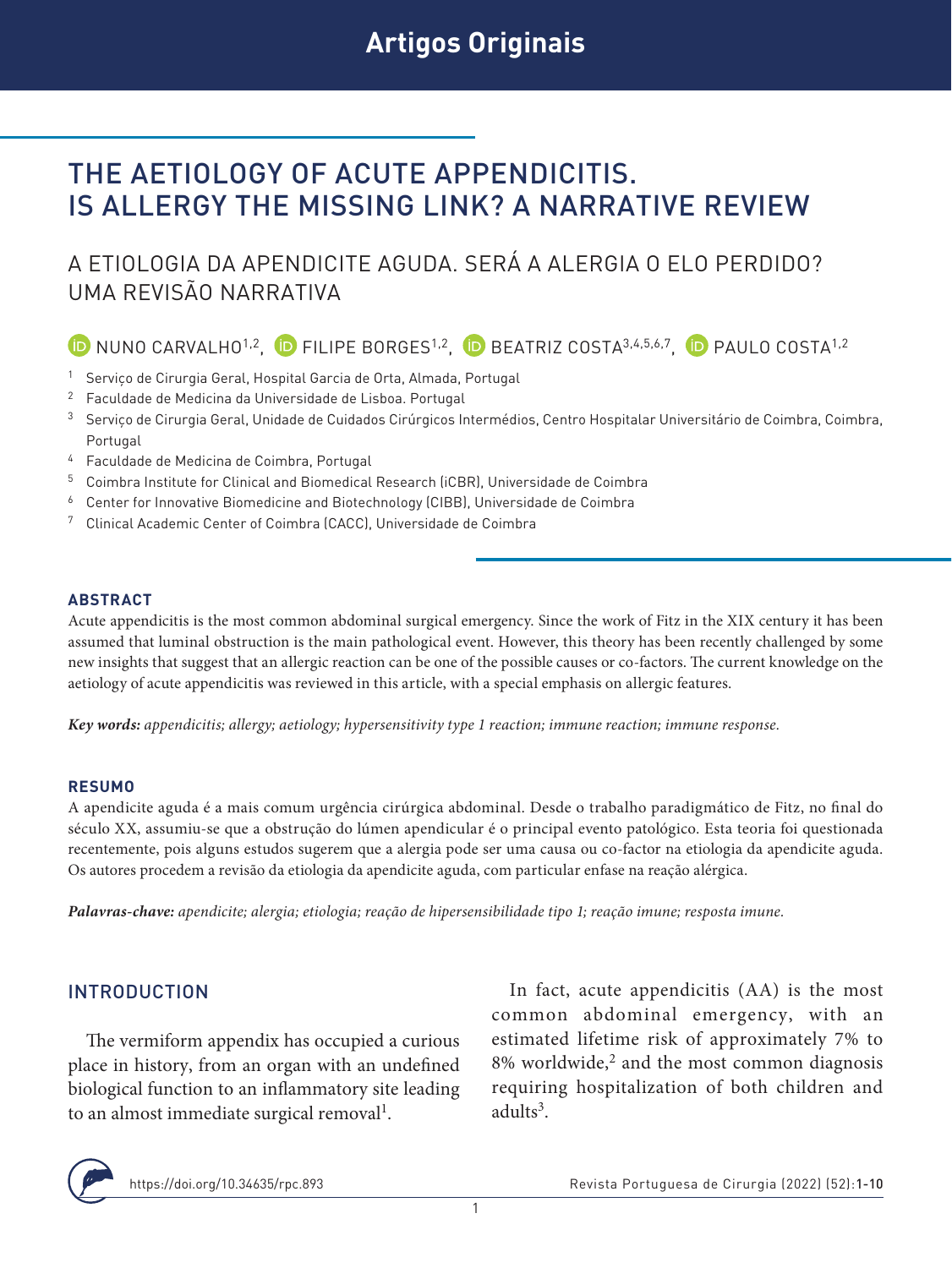Since the original description of Reginald Fitz in 1886, little has been advanced on the subject of its aetiology $4,5$ .

It is assumed that luminal obstruction is the main pathophysiological event that leads to appendicular inflammation. However, critical examination of the available data shows that there is little evidence of luminal obstruction being the main cause of appendicitis<sup>6</sup>. A recent study showed that fruit seeds and undigested plant residues were present in the lumen of only 0,4% of 1696 resected appendices<sup>7</sup>. In 85 appendectomies for clinical diagnosis of appendicitis, we found only 6 six luminal appendicoliths (unpublished data). It's interesting and humbling that not only a disease of such a small organ can so frequently give rise to severe and possibly fatal complications, but also that the causes of its pathology are still not fully understood<sup>8,9</sup>.

Some recent insights suggest that allergy can have an aetiologic role in AA10,11,12. The microbiota of the appendicular environment may be a co-factor which triggers the allergy and inflammation of the appendice $13,14$ .

#### **OBJECTIVE**

To evaluate the current knowledge on acute appendicitis aetiology, with emphasis on allergy as a possible etiological factor.

#### MATERIAL AND METHOD

An overview was conducted using a comprehensive search strategy in the following databases: Pubmed (138), Research Gate (110) and Scopus (1785).

The search strategy included free-text terms "appendicitis, aetiology, allergy, Hypersensitivity type 1 reaction, immune reaction, immune response". The search was made with the term appendicitis AND any other of the terms described above. The review included articles published in English, with

no restriction on the date of publication. Titles and abstracts were screened and full-text articles were obtained. Revision articles, meta-analysis and systematic reviews were also evaluated even if no mention to aetiology was present. The reference lists of the obtained articles were reviewed for further identification of potentially relevant studies. Articles not clearly addressing aetiology, with no full-text available and not written in English were excluded.

The search method resulted in 2033 articles, with 60 proving to be relevant, becoming the final list of analysed studies





## **Results**  RESULTS

Based on the available evidence, it is most likely that several aetiologies can be proposed for AA. However, bacterial overgrowth in the appendicular lumen is a common feature of all the main possible hypotheses: infection, hygiene, diet, ischemia, genetics, trauma, foreign bodies, obstruction and type 1 hypersensitivity reaction<sup>6</sup>. In this review, we



Nuno Carvalho, Filipe Borges, Beatriz Costa, Paulo Costa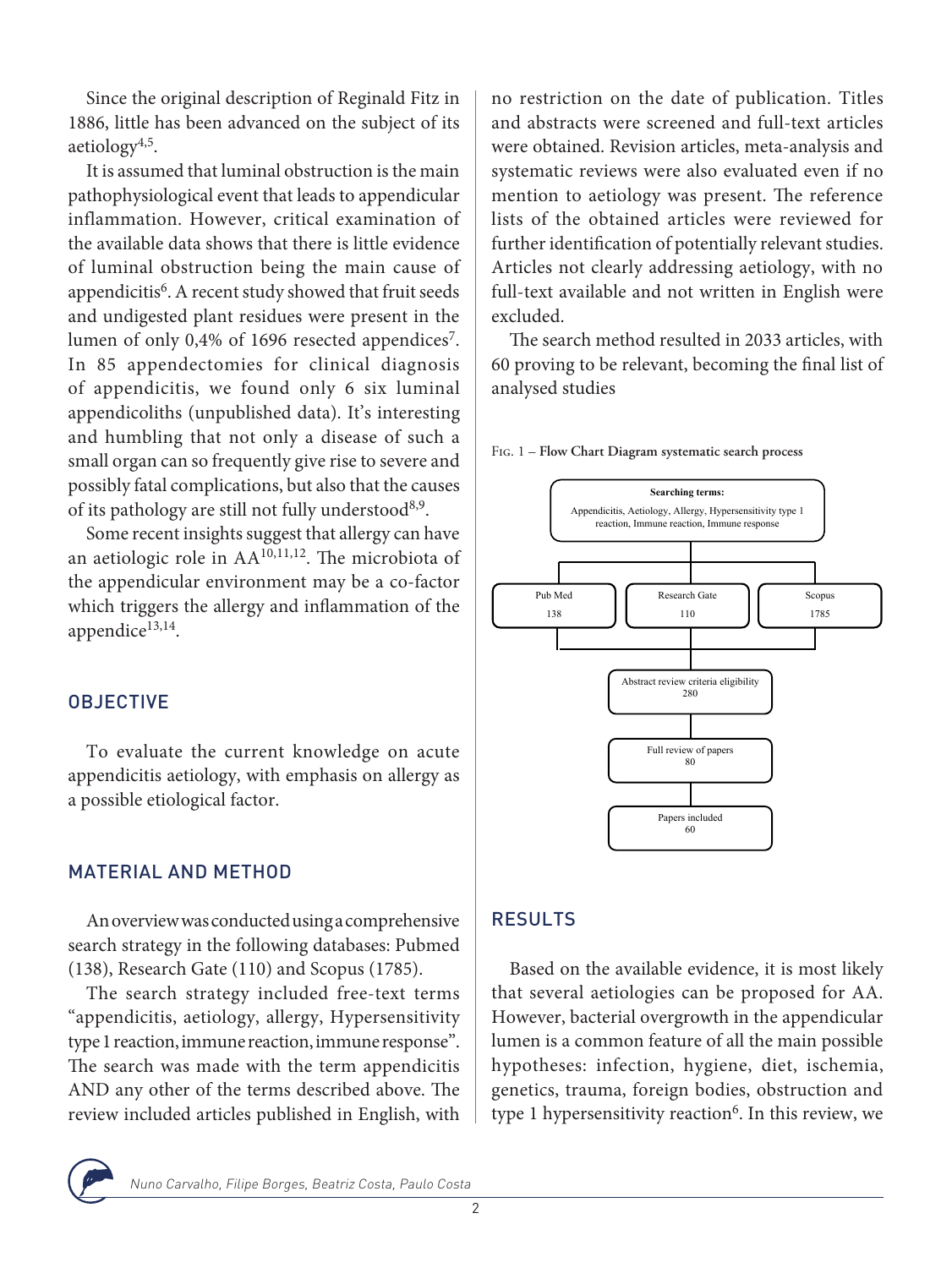#### Table 1. – **Etiological factors in acute appendicitis**

| <b>Aetiology</b> | <b>Reference</b>                | <b>Study Design</b> | <b>Conclusion</b>                        |
|------------------|---------------------------------|---------------------|------------------------------------------|
| Infection        | Schülin <sup>13</sup>           | Comparative         | Escherichia coli predominant AA          |
| Infection        | $Oh$ <sup><math>14</math></sup> | Comparative         | Campylobacter jejuni predominant AA      |
| Infection        | Peeters <sup>17</sup>           | Observational       | Differences in microbioma                |
| Infection        | Salö <sup>21</sup>              | Prospective         | No differences in microbioma             |
| Infection        | Roger <sup>59</sup>             | Cohort              | Fusobaterium pathogenese AA              |
|                  |                                 |                     |                                          |
| Diet             | Nelson <sup>27</sup>            | Case-Control        | Fiber intake AA same controls            |
| Diet             | Arnbjornsson <sup>28</sup>      | Case-control        | Fiber intake AA lower than controls      |
| Diet             | Damanik <sup>29</sup>           | Cross-sectional     | Positive correlation fiber intake and AA |
|                  |                                 |                     |                                          |
| Obstruction      | Jones <sup>26</sup>             | Comparative         | Fecaliths more common AA                 |
| Obstrution       | Wangensteen 34                  | Experimental        | Luminal obstruction dogs produce AA      |
|                  |                                 |                     |                                          |
| Genetics         | Dimberg <sup>18</sup>           | Prospective         | Gene morphism correlate AA histology     |
| Genetics         | Rivera <sup>30</sup>            | Comparative         | IL-6 gene correlate AA histology         |
| Genetics         | Murphy <sup>31</sup>            | Comparative         | IL-8 gene correlate AA histology         |
|                  |                                 |                     |                                          |
| Allergy          | Aravindan <sup>11</sup>         | Observational       | Eosinophils infiltrates in AA            |
| Allergy          | Carvalho <sup>12</sup>          | Observational       | Th2 citokines are higher in AA           |
| Allergy          | Kim <sup>38</sup>               | Case-Control        | Increased risk appendectomy in asma      |
| Allergy          | Das $51$                        | Observational       | IgE levels higher in AA                  |
| Allergy          | Salö <sup>52</sup>              | Cohort              | IgE allergy lower risk complicated AA    |

AA – Acute Appendicitis

will describe the latest advances published in the literature regarding AA aetiologic and pathogenic features, with emphasis on allergy. Table 1 presents the most common and relevant etiological factors in acute appendicitis.

#### **Infection**

Although it has traditionally been stated that bacterial overgrowth in the appendix is secondary to appendicular obstruction and/or inflammation, the data supporting this concept is surprisingly limited and the role of microbes in the pathogenesis of appendicitis is uncertain<sup>15</sup>. A microbiological cause has often been suggested, since the pathologic spectrum of AA encompasses a wide range of infectious entities, such as viral, bacterial, fungal and parasitic organisms, that can be either associated with specific histologic findings or not<sup>16</sup>. A number of microorganisms, including *Bacteroides, Peptostreptococcus, Fusobacterium,*  and *Bilophila* have been isolated from appendicular cultures in AA15.

Efficacy of antibiotic therapy for AA further indicates bacterial involvement in its

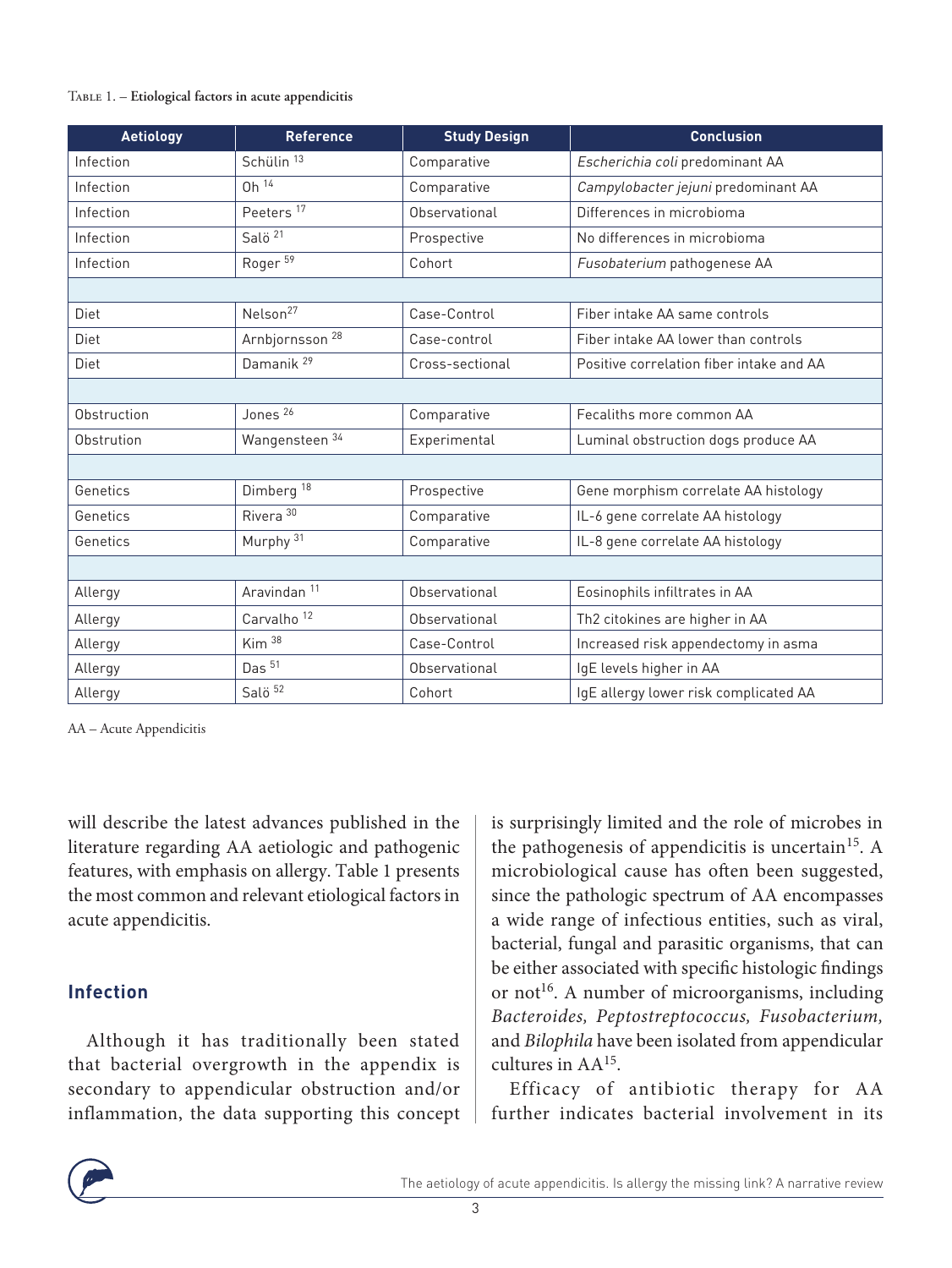pathophysiology, or at least a disorder of abnormal bacterial colonization $15,17$ .

Recently, conservative treatment of AA without antibiotics was presented, suggesting a nonbacterial aetiology in uncomplicated appendicitis<sup>18</sup>. Also pointing against an infectious aetiology, is the fact that bacterial invasion is a later event in disease  $d$ evelopment $19$ .

The microbial composition of the human appendix is subject to extreme

variability and comprises a diversity of biota that may play an important and as-yet-unknown role in human health<sup>20</sup>.

The appendiceal microbiome in paediatric patients with AA is highly diverse, the intraluminal microbial composition differing significantly depending on the degree of inflammation, with *Escherichia coli* being predominant in all groups<sup>13</sup>. A large prospective cohort study showed that overall composition of the faecal microbiota of patients with a recent AA and appendectomy did not significantly differ from healthy individuals, however, subtle differences were subsequent identified, confirming an association of faecal microorganisms with  $AA^{17}$ .

The microbiome pattern was evaluated in phlegmonous, gangrenous, perforated appendicitis and control. No differences were found between groups, or correlation between inflammation grade and a specific bacteria<sup>21</sup>.

A recent study using quantitative PCR technology and 16S rRNA gene sequencing revealed that levels of *Campylobacter jejuni* DNA, unlike those of other Campylobacter species or pathogens tested, were significantly higher in AA samples than in samples of incidental appendectomy, indicating that *Campylobacter jejuni* may be a significant cause of AA14. Nevertheless, microbiota and appendicitis studies only showed associations, not definitive causal relations<sup>9</sup>.

Microbiology APPendicitis ACuta (MAPPAC) is a recruiting prospective multicenter trial that compares the role of microbiology and immune

response in the etiology of uncomplicated and complicated acute appendicitis that hopefully will provide new insights in the role of microbiota in  $AA^{22}$ .

## **Hygiene**

This hypothesis proposes that AA is triggered by enteric infections during childhood and early adulthood, claiming that as hygiene improves, young children avoid infection and will became more vulnerable to AA later in life when exposed to enteric infections, due to the reduced immunity<sup>6,23</sup>. A recent nationwide population cohort study in Taiwan showed that children with low piped water supply were at an increased risk of appendicitis, which is contrary to the hygiene hypothesis, proving that hygiene amenities may protect children against appendicitis<sup>24</sup>.

## **Diet**

Diet may also be a causal factor, since AA is much more frequent in industrialized countries than in developing ones 25. Low-fiber diets and higher sugar intake are possibly associated with  $AA^{17}$ , being this disease predominantly associated with modern Western cultures and rarely seen in Africans and Indians that have a traditional lifestyle. However, its incidence increases in Africans consuming Western diets<sup>26</sup>.

AA is associated with fecaliths and, low-fiber diets consumed in developed countries lead to fecalith formation $26$ .

Less refined carbohydrate diets ingested in European countries during both World Wars were associated with a fall in the prevalence of AA6.

A case-control study showed that low water intake was an independent risk factor for AA, while for dietary fiber the consumption was similar in cases and controls<sup>27</sup>. The results from a Swedish

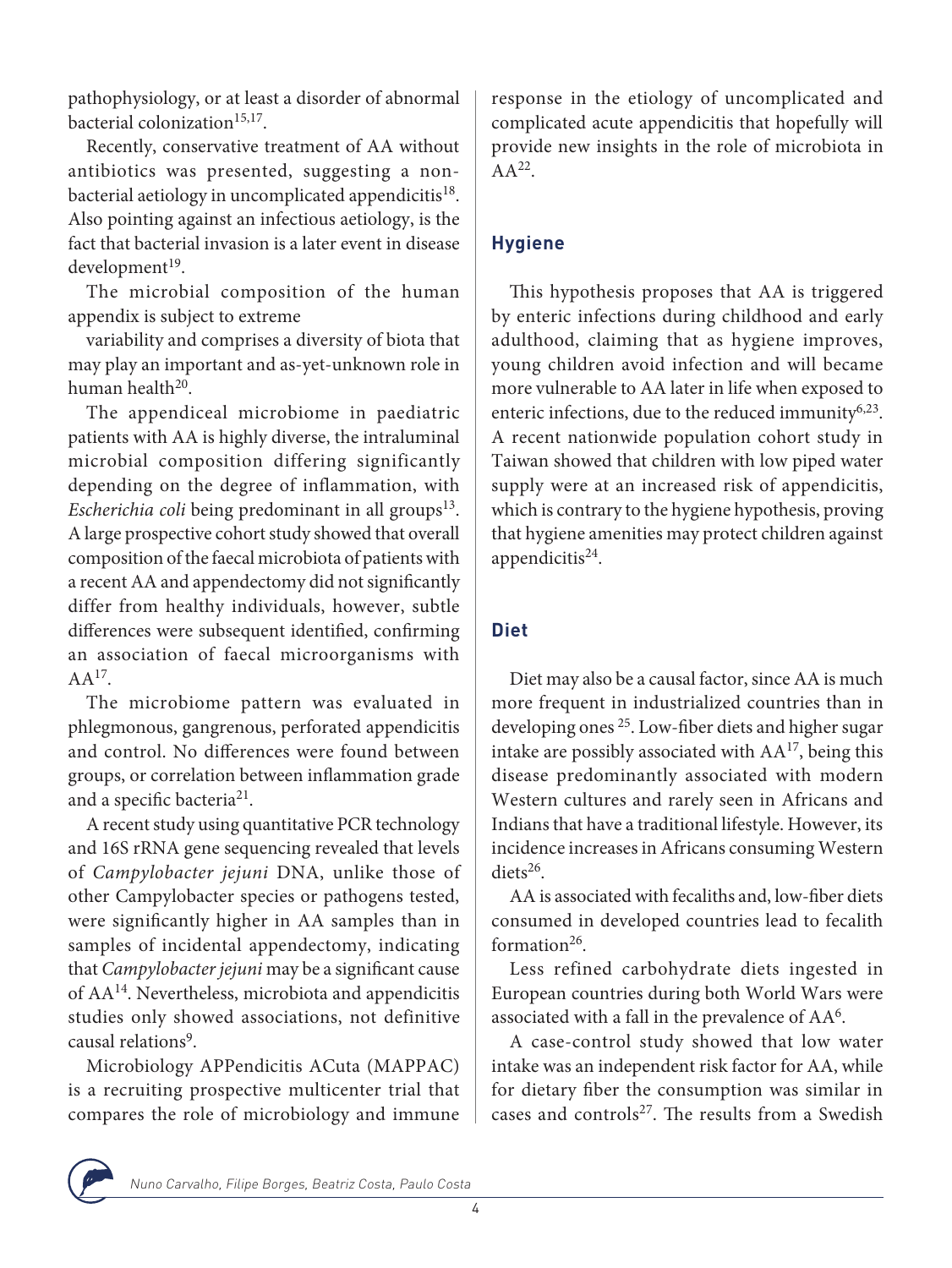case-control study support the hypothesis that diet, in particular a lack of fiber, may be an important factor in the pathogenesis of acute appendicitis<sup>28</sup>.

A cross-sectional design study showed a significant correlation between low-fiber diet with appendicitis incidence<sup>29</sup>.

#### **Genetics**

Genetic susceptibility was proposed by several authors, being based on racial and familiar differences. However, it will be very difficult to separate genetic factors from environmental ones, like diet and others<sup>6</sup>.

Polymorphism in the IL-6 gene was associated with the severity of AA. The risk for developing appendicular perforation or gangrene may be determined, in part, by variations in the IL-6 gene<sup>30</sup>, as the nature of the inflammatory response in AA was correlated with gene expression patterns<sup>31</sup>. It has been proposed that almost half of the variability in AA's risk is attributed to genetic factors<sup>5</sup>, having recently demonstrated that the association of gene variants with risk and severity of AA suggests an etiologic role for genetic regulation of the inflammatory response $18$ . In a study with identical twins, researchers reported no genetic effect in men, whereas a 20% hereditary effect was found in women32.

#### **Obstruction**

The concept of obstruction as the cause of AA was described as early as 1896 in separate work by Dieulafoy and Talamon<sup>33</sup>. However, it was not until the classic work of Wangensteen in 1937, that obstruction by a fecalith (hard lump of obstructing faeces) or lymphoid tissue was thought to be the most common cause<sup>34</sup>. The mucosal secretory function of the inflamed appendix continues and without a patent lumen, this causes increased

intraluminal pressure, resulting in distension of the appendix, enteric bacterial overgrowth and infection. Simultaneously, venous outflow ceases, which is followed by loss of arterial inflow. Without arterial supply, the appendicular wall becomes ischemic and gangrenous until free wall perforation occurs19,35. In rabbit experimental models, silk ligation of the appendicular base induces rapid pathological changes, as seen in AA36.

This proposed mechanism was challenged by research showing that AA can occur in the presence of a patent lumen. Fecaliths are equally common in the population without appendicitis and intraluminal pressures are frequently normal despite  $A A^{37}$ .

Some authors argue that obstruction is the result, rather than the cause, of appendicular inflammation<sup>6,16</sup>. Acute mucosal and submucosal inflammation has been suggested to be the main pathological cause of appendicitis. The submucosa of the human appendix is composed of a large number of lymphoid follicles. Thus, immune reactions can result in lymphoid hyperplasia and inflammation and subsequent appendicitis $38$ . The best evidence indicates that obstruction, at least in the majority of cases, is unlikely to be the primary cause $^{2,19}$ .

## **Type 1 Hypersensitivity reaction**

The appendix is predominantly a lymphoid organ associated with the gastrointestinal tract. The possibility that an immune response to an unrecognised local antigen could be a significant factor in the pathogenesis of AA was considered by Tsuji<sup>10</sup>. He showed that the CD4 / CD8 ratio was increased and that IgA, IgM and IgG plasma cells were elevated in appendicular tissue specimens of AA. He proposed that the differential lymphocyte response could be the result of an endoluminal antigenic stimulation and a major factor in the pathogenesis of AA39.

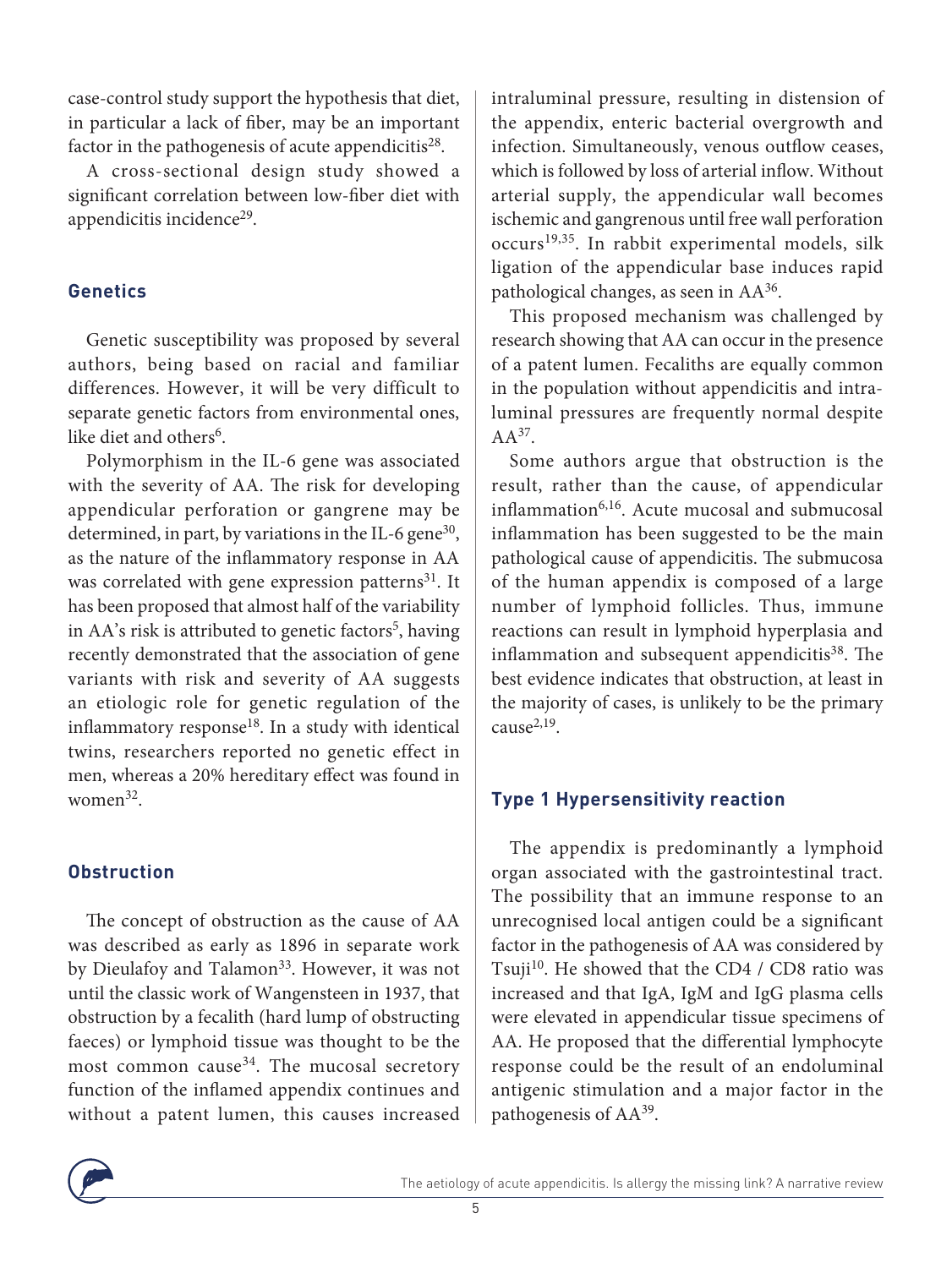Aravindan showed eosinofilic infiltration, muscular edema and mastocyte degranulation in appendicular specimens of AA<sup>11</sup>. This features are similar to those observed in bronquial wall in asthma and sistemic anaphylaxis. He proposed that AA was a type 1 hipersensitivity reaction and that infection was a later consequence of appendicular mucosa breakdown<sup>11</sup>. Muscle contraction is a feature of allergy, the appendix behaving as a contractile chamber and appendicular wall muscle contraction leading to luminal obliteration<sup>40</sup>. This response can happen in any segment of the gastrointestinal tract, however, the appendicular lumen is much more vulnerable because of its small calibre and low tolerance for oedema, mucosal ischemia happening aftwerwards. In a resected ileum segment in a case of AA, a similar eosinophilic infiltration was present, demonstrating that the inflammatory process is not limited to the appendix $11$ .

Appendicular mucosa is densely populated by resident immune cells including CD4+, CD8+ effector and regulatory T cells, antibody-secreting B cells and mononuclear phagocytes (macrophages and dendritic cells). Eosinophils are also resident cells in the normal intestinal mucosa<sup>41</sup>. All cells involved in both allergy and AA are present in the appendicular mucosa and, therefore, AA can be a consequence of antigen intolerance $10,39$ .

The gastrointestinal tract is one of the main points of entrance of allergens into the body during life and it usually develops immunological tolerance to allergens, that are mostly present in food, although allergic reactions and food intolerance may occur in some patients. Previous studies reported increased allergic reactions in patients with appendicitis, as assessed by a skin prick test  $42$ , whereas others found no difference between positive tests of paediatric patients with AA and the control  $group^{43}$ .

Histamine is the final effector of allergic reactions44. In 1936 Seyle experimentally induced AA in 11 out of 12 rats, with histamine injection in the jugular vein. Interestingly, no other viscera

were affected except for a small gastric erosion in one case45.

Allergy is also characterized by a powerful immunogenic response, after antigen recognition, through production of Th2 cytokines and ultimately of IgE, in conjunction with release of inflammatory mediators<sup>46</sup>.

T helper type 2 (TH2) lymphocytes and eosinophils accumulate in inflammatory tissues. TH2 cells orchestrate the inflammatory response through the secretion of several cytokines, particularly interleukin 4 (IL-4), IL-5, IL-9 and IL-13. IL-4 is the major regulator of IgE production by B cells and is required for optimal TH2 differentiation. IL-5 is a key factor in eosinophilia. IL-9 has pleiotropic activities on allergic mediators such as mast cells, eosinophils, B cells and epithelial cells. IL-13 overlaps with IL-4<sup>47,48</sup>.

By analogy with bronchoalveolar lavage fluid, the concept of appendicular lavage fluid was developed by us to study local inflammatory reaction in AA12. A clinical study showed IL-4, IL-5 and IL-9 elevation in phlegmonous AA lavage fluids in comparison with appendectomy specimens obtained after clinical suspicion of AA, which was not histologically confirmed, therefore corroborating that AA has an allergic component<sup>12</sup>.

In allergy, antibodies are synthesized in the shock organ and their presence in the bloodstream is a consequence of the excessive local production<sup>49</sup>. IgE is found at the nasal mucosa of patients with allergic sinusitis<sup>50</sup>. Using an anti-IgE monoclonal antibody we were able to assess the presence of IgE in appendicular specimens of patients with clinical diagnosis of AA and in incidental appendectomies. IgE levels were higher in AA, as it was expected, in the presence of an allergic component during AA (Unpublished data).

IgE serum levels were determined in recurrent appendicitis, first-time acute appendicitis, histologically normal appendices and chronic asthma. Higher levels were seen in recurrent appendicitis, suggesting a type 1 hypersensitivity reaction<sup>51</sup>.

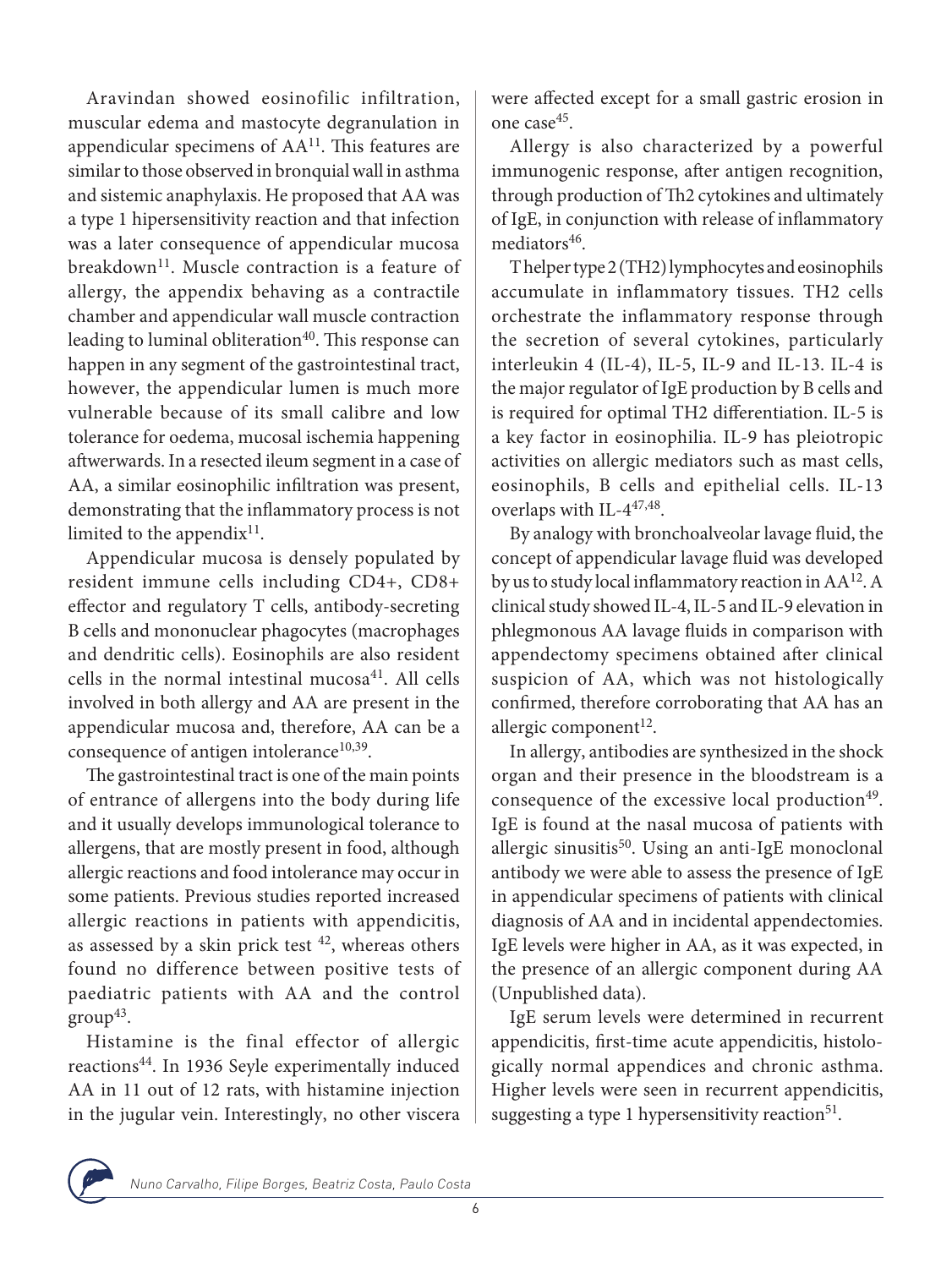A recent cohort study of 605 children undergoing appendectomy showed that those with IgE-mediated allergy had a 3-fold lower risk of complicated appendicitis compared with those without allergy. The authors concluded that an allergic immune response modulates the severity of appendicitis. Yet they could only speculate about the causal mechanisms<sup>52</sup>.

A case-control study using a national sample cohort showed an increased risk of appendectomy in asthma patients. An allergic reaction or atopy was proposed as a plausible mechanism. Allergic reactions could accelerate inflammation and obstruction of the appendix and lead to appendicitis<sup>38</sup>.

A clear understanding of the pathological basis of appendicitis requires further investigation $31$ . Evidence showing allergic features in AA is growing. The diagnosis of allergy in AA will be particularly difficult or impossible because there will be thousands of antigens to test<sup>53</sup>.

## **DISCUSSION**

Although AA has been recognized for more than 130 years, its aetiology is controversial and no real progress has been made in the last century<sup>4,5</sup>. It is believed that the primary pathogenic event in AA is luminal obstruction, resulting from a variety of causes, however, in most cases no obstruction can be found<sup>19,54</sup>.

Others factors contribute to confounding AA aetiology. Recent evidences suggest that perforated and non-perforated appendicitis are different entities, the natural history of appendicitis is not always progression to necrosis, inclusive, in some cases there is AA spontaneous regression and the relation between disease progression and time elapsed is not straight full<sup>55,56</sup>.

Several causes have been proposed, some of them are merely academic, such as foreign body, trauma or ischemia. Recent interest focused on

microbiota, but the results of the different studies are inconsistent and a definitive causal relation cannot be proposed<sup>9</sup>.

Allergic reaction can trigger an inflammation in appendicular mucosa that results in appendicular lumen obstruction, followed by the sequence of events that are classically teached<sup>57</sup>.

The allergy hypothesis is attractive, as thousands of antigens pass through the gastrointestinal tract, being some of them endogenous to the gut. Smooth muscle contraction and mucosal oedema that occur in asthma, which is the paradigm of allergic disease, can obstruct the appendicular lumen and give rise to the known physiopathology events that culminate in appendicular wall necrosis. As in asthma, the allergy can regress by itself and the obstruction resolved<sup>58</sup>. In AA, if a recanalization of the obstruction zone occurs spontaneously or as a result of antibiotic treatment, the inflammatory process may regress.

The histologic features of AA, eosinofilic infiltration, muscular edema and mastocyte degranulation are common in allergic reations $11$ . Clinical and experimental data clearly show that an allergic reaction, or at least an immune component, is present in AA, which is more common in atopic than in non-atopic individuals<sup>42</sup>, having asthma patients increased risk of appendectomy<sup>38</sup> and IgEmediated allergy lowering the risk of complicated allergy<sup>52</sup>. A Th2 immune response is present in  $AA^{12}$ and IgE levels are higher in AA than in the control  $group^{52}$ .

AA may represent an abnormal immune response to changes in the composition of the microbiome. Appendiceal dysbiosis could be mediated by environmental factors, like low fiber content in Western diet<sup>15,59</sup>.

The confirmation of the concept of AA as an allergic reaction, or at least, an allergic component in AA, can open novel strategies for conservative treatment of AA.

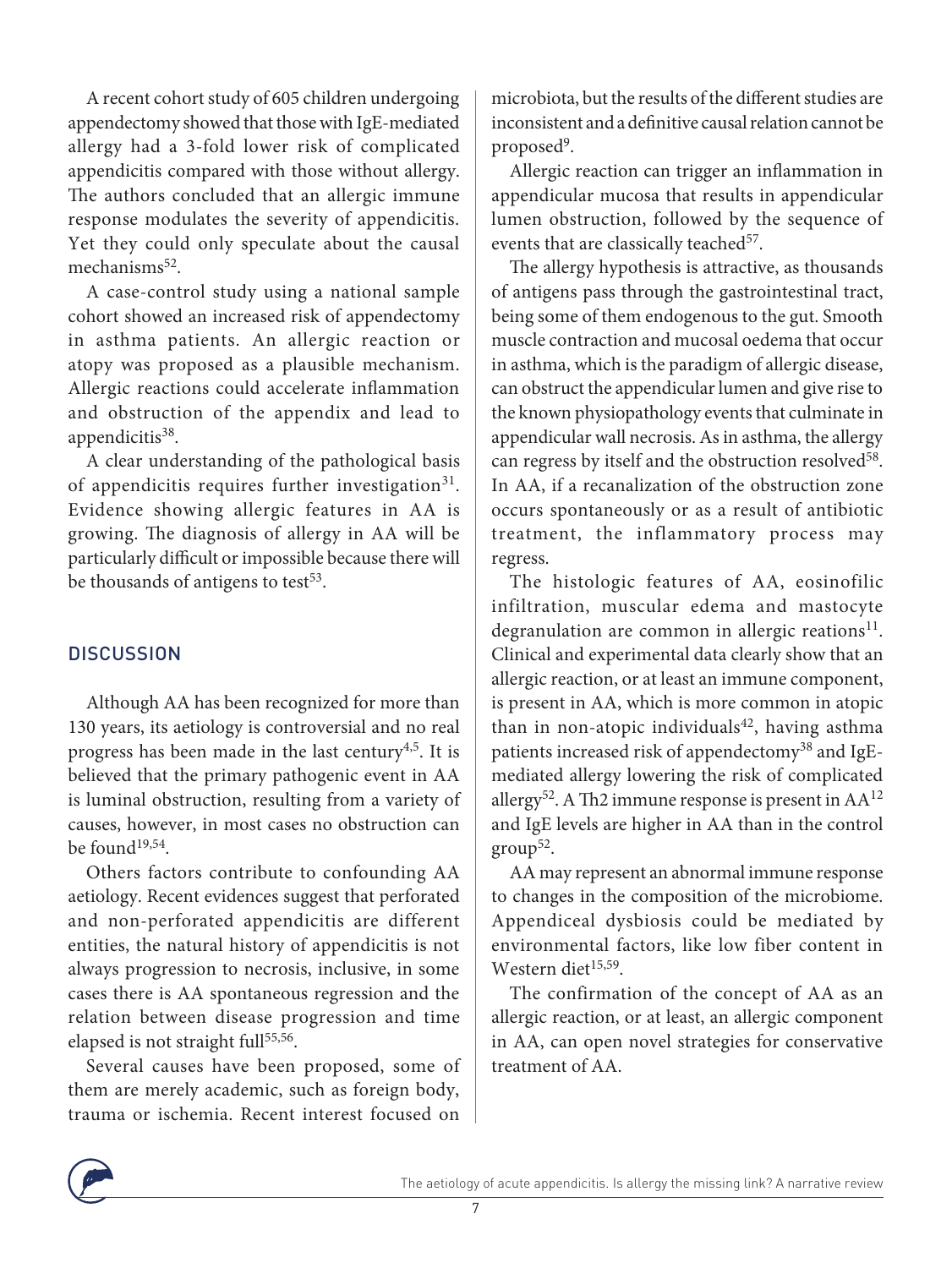#### **CONCLUSION**

The exact pathogenesis of acute appendicitis is still unclear<sup>60</sup>. Appendicitis may represent a convergence of genetic and environmental factors, including diet and microbial colonization<sup>8</sup>.

A definitive causal relation between allergy and acute appendicitis cannot be established, but allergic features are undoubtedly present in acute appendicitis<sup>12,42,52</sup>.

The allergic component of Acute Appendicitis is a field of interest for future research that can change its treatment $12$ 

#### REFERENCES

- 1. Vitetta L, Chen J, Clarke S. The vermiform appendix: An immunological organ sustaining a microbiome inoculum. *Clin Sci*. 2019;133(1):1-8. doi:10.1042/CS20180956
- 2. Petroianu A, Villar Barroso TV. Pathophysiology of Acute Appendicitis. *JSM Gastroenterol Hepatol*. 2016;4(3):4-7.
- 3. Orlova E, · Andrew Yeh MS et al. Genetic association and differential expression of PITX2 with acute appendicitis. *Hum Genet*. 2019;138:37–47.
- 4. Walker RPA, Segal I. Editorial: What causes appendicitis? *J Clin Gastroenterol*. 1990;12(2):127-129. doi:10.1097/00004836- 199004000-00002
- 5. Ergul E. Heredity and familial tendency of acute appendicitis. *Scand J Surg*. 2007;96(4):290-292. doi:10.1177/145749690709600405
- 6. Carr NJ, Weldon F. The pathology of Acute Appendicitis. Annals Diagnostic Pathology. 2000; 4:46-58.
- 7. Engin O, Yildirim M, Yakan S, Coskun GA. Can fruit seeds and undigested plant residuals cause acute appendicitis. *Asian Pac J Trop Biomed*. 2011;1(2):99-101. doi:10.1016/S2221-1691(11)60004-X
- 8. Walker ARP, Segal I. Appendicitis: An African perspective. *J R Soc Med*. 1995;88(11):616-619. doi:10.1177/014107689508801104
- 9. Jackson HT, Mongodin EF, Davenport KP, Fraser CM, Sandler AD, Zeichner SL. Culture-independent evaluation of the appendix and rectum microbiomes in children with and without appendicitis. *PLoS One*. 2014;9(4). doi:10.1371/journal.pone.0095414
- 10. Tsuji M, McMahon G, Reen DJ, Puri P. New insights into the pathogenesis of appendicitis based on immunocytochemical analysis of early immune response. *J Pediatr Surg*. 1990;25(4):449-452. doi:10.1016/0022-3468(90)90392-M
- 11. Aravindan KP. Eosinophils in acute appendicitis: possible significance. *Ind J Pathol Microbiol 40*. 1997:491-498.
- 12. Carvalho N, Barros A, Coelho HO, Moita CF, Neves-Costa A, Pedroso D et al. A Th2 Cytokine Profile in Appendicular Lavage Fluid Suggests Allergy as a Possible Etiology for Acute Appendicitis. *Mediators Inflamm*. 2019;2019:7-11. doi:10.1155/2019/ 8146257
- 13. Schülin S, Schlichting N, Blod C, Opitz S, Suttkus A, Stingu CS et al. A comparative study. Medicine (2017) 96:52:e9518. doi: 10.1097/ MD.0000000000009518
- 14. Oh SJ, Pimentel M, Leite G, Celly S, Villanueva-Millan M, Lacsina I, et al. Acute appendicitis is associated with appendiceal microbiome changes including elevated Campylobacter jejuni levels. BMJ Open Gastro 2020;7:e000412. doi:10.1136/bmjgast-2020-000412
- 15. Rogers MB, Brower-Sinning R, Firek B, Zhong D, Morowitz MJ. Acute appendicitis in children is associated with a local expansion of fusobacteria. *Clin Infect Dis*. 2016;63(1):71-78. doi:10.1093/cid/ciw208
- 16. Lamps LW. Infectious Causes of Appendicitis. *Infect Dis Clin North Am*. 2010;24(4):995-1018. doi:10.1016/j.idc.2010.07.012
- 17. Peeters T, Penders J, Smeekens SP, Galazzo G, Houben B, Netea MG et al. The fecal and mucosal microbiome in acute appendicitis patients: An observational study. *Future Microbiol*. 2019;14(2):111-127. doi:10.2217/fmb-2018-0203
- 18. Dimberg J, Rubér MS. Genetic polymorphism patterns suggest a genetic driven inflammatory response as pathogenesis in appendicitis. *Int J Colorectal Dis*, 35, pages277–284(2020)

https://doi.org/10.1007/s00384-019-03473-1

- 19. Wagner M, Tubre DJ, Asensio J. Evolution and Current Trends in the Management of Acute Appendicitis. Surg Clin N Am 98 (2018) 1005 – 1023 https://doi.org/10.1016/j.suc.2018.05.006 surgical.theclinics.com 0039-6109/18/ª 2018
- 20. Guinane CM, Tadrous A, Fouhy F, Ryan A, Dempsey E, Murphy B et al. Microbial composition of human appendices from patients following appendectomy. 2013mBio 4(1):e00366-12. doi:10.1128/mBio.00366-12.
- 21. Salö M, Marungruang N, Roth B, Sundberg T, Stenström P, Arnbjörnsson E et al. Evaluation of the microbiome in children's appendicitis Int J Colorectal Dis (2017) 32:19–28 doi 10.1007/s00384-016-2639-x
- 22. Vanhatalo S, Munukka E, Sippola S, Jalkanen S, Grönroos J, Marttila H et al. The APPAC collaborative study group. Prospective multicentre cohort trial on acute appendicitis and microbiota, aetiology and effects of antimicrobial treatment: study protocol for the MAPPAC (Microbiology APPendicitis ACuta) trial. BMJ Open 2019;9:e031137. doi:10.1136/bmjopen-2019-031137



Nuno Carvalho, Filipe Borges, Beatriz Costa, Paulo Costa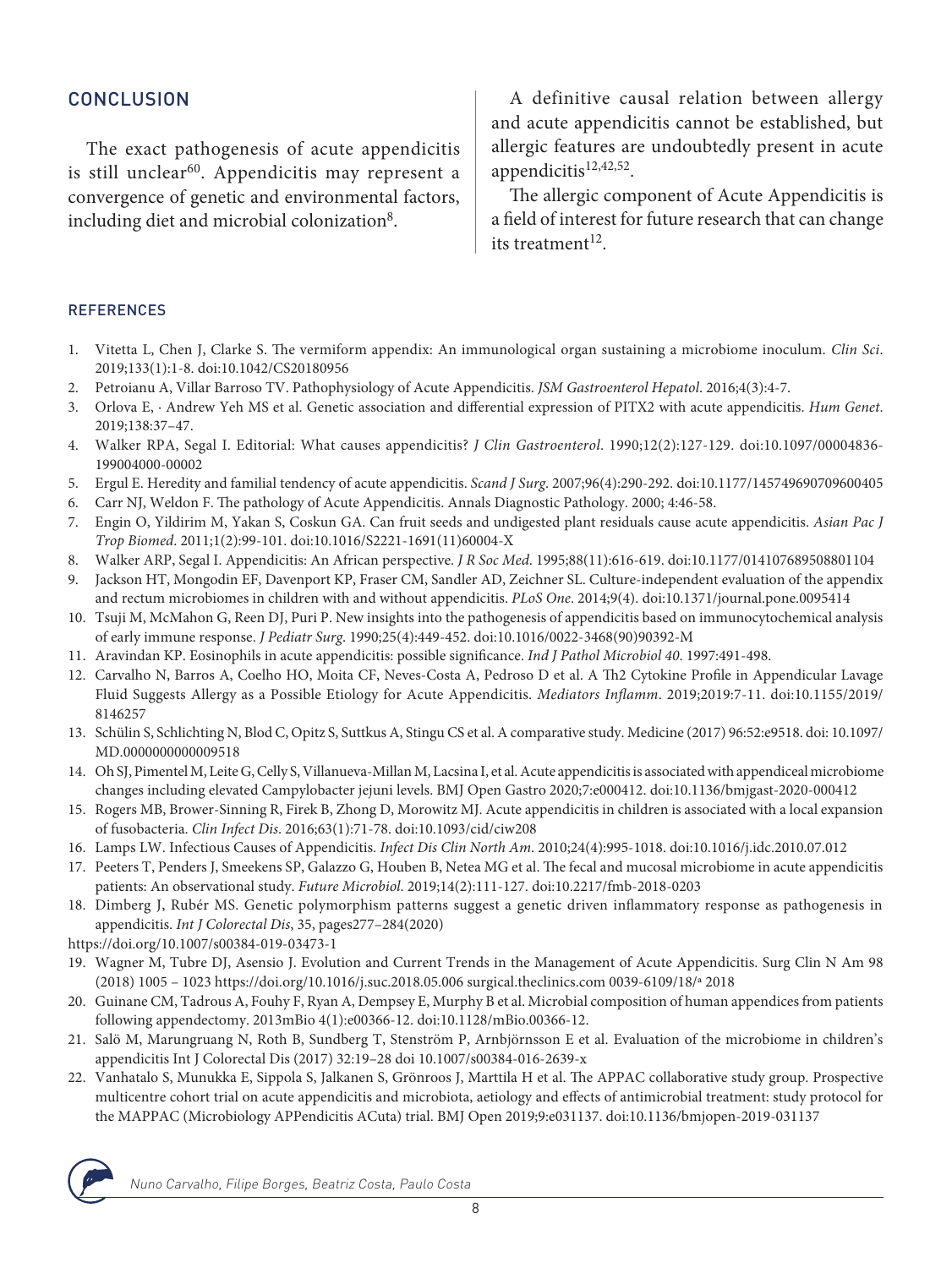- 23. Barker DJP, Osmond C, Golding J, Wadsworth MEJ. Acute appendicitis and bathrooms in three samples of British children. *Br Med J (Clin Res Ed)*. 1988;296(6627):956-958. doi:10.1136/bmj.296.6627.956
- 24. Li HM, Liu SZ, Huang YK, Su YC, Kao CH. Risk of Appendicitis among Children with Different Piped Water Supply: A Nationwide Population-Based Study. Int. J. Environ. Res. Public Health 2018, 15, 1601; doi:10.3390/ijerph15081601
- 25. Girard-Madoux MJH, Gomez de Agüero M, Ganal-Vonarburg SC, Mooser C, Belz GT, Macpherson AJ, Vivier E. The immunological functions of the Appendix: An example of redundancy? Semin Immunol. 2018 Apr;36:31-44. doi: 10.1016/j.smim.2018.02.005. Epub 2018 Mar 2.
- 26. Jones AB, Demetriades D, Segal DB. The Prevalence of Appendiceal Fecaliths in Patients with and without Appendicitis. A comparative study from Canada and South Africa *Ann Surg*. 1985 Vol. 202:80-82.
- 27. Nelson M, Morris J, Barker DJP, Simmonds S. A case-control study of acute appendicitis and diet in children. Journal of Epidemiology and Community Health, 1986, 41, 316-318
- 28. Arnbjörnsson E. Acute appendicitis and dietary fiber. Arch Surg. 1983
- Jul;118(7):868-70. doi: 10.1001/archsurg.1983.01390070076015. PMID: 6305309.
- 29. Damanik B, Fikri E, Pahlevi I, Nasution P. Relation between fiber diet and
- appendicitis incidence in children at H. Adam Malik central hospital Medan North Sumatra-Indonesia. Bali Medical Journal (Bali Med J) 2016, Volume 5, Number 2: 268-271
- 30. Rivera-Chavez FA, Peters-Hybki DL, Barber RC, et al. Innate immunity genes influence the severity of acute appendicitis. *Ann Surg*. 2004;240(2):269-277. doi:10.1097/01.sla.0000133184.10676.26
- 31. CG Murphy, JN Glickman KT, Tomczak K, Wang YY, Shannon MW, Horwitz BH et al. AA is characterized by a uniform and highly selective pattern of inflammatory gene expression. *Mucosal Immunol*. 2008; Vol 1 N4:297-308.
- 32. Kim SY, Min C, Oh DJ, Choi HG. Increased risk of appendectomy due to appendicitis after tonsillectomy in women: A longitudinal follow-up study using a national sample cohort. *Medicine (Baltimore)*. 2019;98(19):e15579. doi:10.1097/MD.0000000000015579
- 33. Hennington MH, Tinsley EA Jr, Proctor HJ, Baker CC. Acute appendicitis following blunt abdominal trauma. Incidence or coincidence? *Ann Surg*.: 1990; 214(1): 61–63. doi: 10.1097/00000658-199107000-000.
- 34. Wangensteen OH, Bowers WF. Significance of the obstructive factor in the genesis of acute appendicitis. Arch Surg 1937;34:496- 526. 10.1001/archsurg.1937.01190090121006
- 35. Baird DLH, Simillis C, Kontovounisios C, Rasheed S, Tekkis PP. Acute appendicitis. *BMJ*. 2017;357:j1703. doi:10.1136/ bmj.j1703
- 36. Katz E, Hana R, Jurim O, Pisuv G, Gutman A, Durst AL. Experimental model of acute appendicitis in the rabbit with determination of leucine amino peptidase (LAP) and acid phosphatase (Acid-P) activities in portal blood samples. *J Surg Res*. 1990;48(3):230-236. doi:10.1016/0022-4804(90)90218-Q
- 37. Sellars H, Boorman P. Acute appendicitis. *Surg (United Kingdom)*. 2017;35(8):432-438. doi:10.1016/j.mpsur.2017.06.002
- 38. Kim SY, Oh DJ, Park B, Park I-S, Choi HG. Increased risk of appendectomy in patients with asthma. *Medicine (Baltimore)*. 2019;98(38):e17203. doi:10.1097/md.0000000000017203
- 39. Tsuji M, Puri P, Reen DJ. Caracterization of the local inflammatory response in appendicitis J Ped Gastr Nutr1993; 16 (1):43-8
- 40. Baggot MG. Aseptic appendicitis, exemplifying the Universal Disorder, namely muscular and endocameral hypertension, which initiates various secondary diseases including infections. *Med Hypotheses*. 1999;53(5):429-431. doi:10.1054/mehy.1998.0789
- 41. Berin MC, Sampson HA. Mucosal immunology of food allergy. *Curr Biol*. 2013;23(9):R389-R400. doi:10.1016/j.cub.2013.02.043
- 42. Harlak A, Gulec M, Mentes O, Kilbas Z, Onguru O, Acikel C et al. Atopy is a risk factor for acute appendicitis? A prospective clinical study. *J Gastrointest Surg*. 2008;12(7):1251-1256. doi:10.1007/s11605-008-0511-1
- 43. Cevizci MN, Sogut A, Cayir A, Demir M, Ozman SA, Erdoğan F. The Place of Atopy in the Aetiology of Acute Appendicitis in Children. West Indian Med J 2016; 65 (2): 287
- 44. O'Brien RM. Skin prick testing and in vitro assays for allergic sensitivity. *Aust Prescr*. 2002;25(4):91-93. doi:10.18773/ austprescr.2002.077
- 45. Selye H. Acute Phlemognous appendicitis produced by intravenous administration of histamine. Lancet. 1929:1210-1211.
- 46. Shakib F, Ghaemmaghami AM, Sewell HF. The molecular basis of allergenicity. *Trends Immunol*. 2008;29(12):633-642. doi:10.1016/j. it.2008.08.007
- 47. Renauld JC. New insights into the role of cytokines in asthma. *J Clin Pathol*. 2001;54(8):577-589. doi:10.1136/jcp.54.8.577
- 48. M. Yazdanbakhsh, Biggelaar A, Maizels R. "Th2 responses without atopy:
- immunoregulation in chronic helminth infections and reduced allergic disease," Trends in Immunology, 2001 vol. 22, no. 7, pp. 372–377.
- 49. Ohashi Y, Nakai Y, Kuroki K, Nakata J, Maruoka K, Ikeoka H et al. Topical immunology of nasal allergy and mucosal IgE antibodies. *Arch Otorhinolaryngol*. 1985;241(2):169-174. doi:10.1007/BF00454351
- 50. Kleinjan A, Vinke JG, Severijnen LWFM, Fokkens WJ. Local production and detection of (specific) IgE in nasal B-cells and plasma cells of allergic rhinitis patients. *Eur Respir J*. 2000;15(3):491-497. doi:10.1034/j.1399-3003.2000.15.11.x